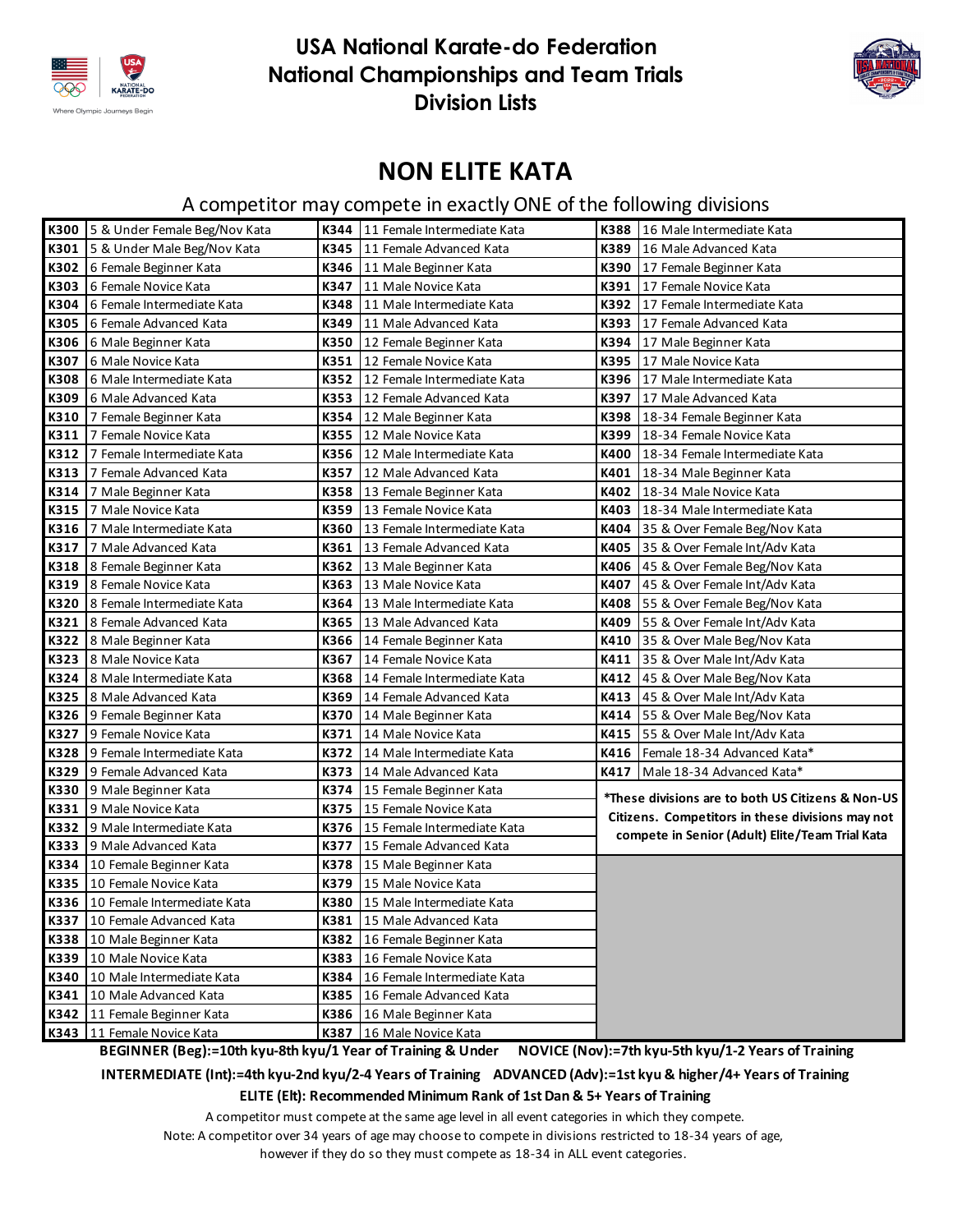



| <b>NON ELITE KUMITE</b><br>A competitor may compete in exactly ONE of the following divisions |             |                                     |                                                                                                     |                                     |       |                                                                                               |  |  |
|-----------------------------------------------------------------------------------------------|-------------|-------------------------------------|-----------------------------------------------------------------------------------------------------|-------------------------------------|-------|-----------------------------------------------------------------------------------------------|--|--|
| S300 5 & Under Female Beg/Nov Kumite                                                          |             | <b>S343</b> 11 Female Novice Kumite |                                                                                                     | S386 16 Male Beginner Kumite        |       | S398 18-34 Female Beginner Kumite                                                             |  |  |
| S301<br>5 & Under Male Beg/Nov Kumite                                                         |             | S344 11 Female Intermediate Kumite  | S387                                                                                                | 16 Male Novice Kumite               | S399  | 18-34 Female Novice Kumite                                                                    |  |  |
| S302 6 Female Beginner Kumite                                                                 |             | S345 11 Female Advanced Kumite      | <b>S388</b>                                                                                         | 16 Male Intermediate Kumite         |       | S400 18-34 Female Intermediate Kumite                                                         |  |  |
| 6 Female Novice Kumite<br>S303                                                                |             | S346 11 Male Beginner Kumite        | S389                                                                                                | 16 Male Advanced Kumite             | S401  | 18-34 Male Beginner Kumite                                                                    |  |  |
| 6 Female Intermediate Kumite<br><b>S304</b>                                                   |             | <b>S347</b> 11 Male Novice Kumite   | <b>S390</b>                                                                                         | 17 Female Beginner Kumite           | S402  | 18-34 Male Novice Kumite                                                                      |  |  |
| 6 Female Advanced Kumite<br><b>S305</b>                                                       |             | S348 11 Male Intermediate Kumite    | S391                                                                                                | 17 Female Novice Kumite             | S403  | 18-34 Male Intermediate Kumite                                                                |  |  |
| S306<br>6 Male Beginner Kumite                                                                |             | S349 11 Male Advanced Kumite        | S392                                                                                                | 17 Female Intermediate Kumite       | S404  | 18-34 Female Adv Kumite* - 65Kg                                                               |  |  |
| S307<br>6 Male Novice Kumite                                                                  |             | S350 12 Female Beginner Kumite      | S393                                                                                                | 17 Female Advanced Kumite           | S405  | 18-34 Female Adv Kumite* +65Kg                                                                |  |  |
| 6 Male Intermediate Kumite<br><b>S308</b>                                                     |             | S351 12 Female Novice Kumite        | S394                                                                                                | 17 Male Beginner Kumite             | S406  | 18-34 Male Adv Kumite* -75Kg                                                                  |  |  |
| S309<br>6 Male Advanced Kumite                                                                |             | S352 12 Female Intermediate Kumite  | S395                                                                                                | 17 Male Novice Kumite               | S407  | 18-34 Make Adv Kumite* +75Kg                                                                  |  |  |
| S310<br>7 Female Beginner Kumite                                                              |             | S353 12 Female Advanced Kumite      | S396                                                                                                | 17 Male Intermediate Kumite         | S408  | 35+ Female Beginner Kumite                                                                    |  |  |
| <b>S311</b><br>7 Female Novice Kumite                                                         |             | S354 12 Male Beginner Kumite        | S397                                                                                                | 17 Male Advanced Kumite             | S409  | 35+ Female Novice Kumite                                                                      |  |  |
| S312<br>7 Female Intermediate Kumite                                                          |             | <b>S355</b> 12 Male Novice Kumite   |                                                                                                     |                                     | S410  | 35+ Female Intermidiate Kumite                                                                |  |  |
| <b>S313</b><br>7 Female Advanced Kumite                                                       |             | S356 12 Male Intermediate Kumite    |                                                                                                     |                                     | S411  | 35+ Female Advanced Kumite                                                                    |  |  |
| S314<br>7 Male Beginner Kumite                                                                | S357        | 12 Male Advanced Kumite             |                                                                                                     |                                     | S412  | 35+ Male Beginner kumite                                                                      |  |  |
| S315<br>7 Male Novice Kumite                                                                  |             | S358 13 Female Beginner Kumite      |                                                                                                     |                                     | S413  | 35+ Male Novice Kumite                                                                        |  |  |
| S316<br>7 Male Intermediate Kumite                                                            |             | <b>S359</b> 13 Female Novice Kumite |                                                                                                     | 35+ Male Intermediate Kumite        |       |                                                                                               |  |  |
| 7 Male Advanced Kumite<br><b>S317</b>                                                         |             | S360 13 Female Intermediate Kumite  |                                                                                                     |                                     |       | <b>S415</b> 35+ Male Advanced Kumite                                                          |  |  |
| S318 8 Female Beginner Kumite                                                                 |             | S361 13 Female Advanced Kumite      |                                                                                                     |                                     |       |                                                                                               |  |  |
| <b>S319</b> 8 Female Novice Kumite                                                            |             | S362 13 Male Beginner Kumite        | *These divisions are open to both US Citizens & Non-US Citizens. Competitors in these divisions may |                                     |       |                                                                                               |  |  |
| S320 8 Female Intermediate Kumite                                                             |             | <b>S363</b> 13 Male Novice Kumite   | not compete in Senior (Adult) Elite/Team Trial Kumite                                               |                                     |       |                                                                                               |  |  |
| S321<br>8 Female Advanced Kumite                                                              |             | S364 13 Male Intermediate Kumite    |                                                                                                     |                                     |       |                                                                                               |  |  |
| <b>S322</b><br>8 Male Beginner Kumite                                                         |             | S365 13 Male Advanced Kumite        |                                                                                                     |                                     |       |                                                                                               |  |  |
| <b>S323</b> 8 Male Novice Kumite                                                              |             | S366 14 Female Beginner Kumite      |                                                                                                     | ES610 18-34 Male Open Kumite**      | ES611 | 18-34 Female Open Kumite**                                                                    |  |  |
| <b>S324</b><br>8 Male Intermediate Kumite                                                     |             | <b>S367</b> 14 Female Novice Kumite |                                                                                                     |                                     |       |                                                                                               |  |  |
| S325 8 Male Advanced Kumite                                                                   |             | S368 14 Female Intermediate Kumite  |                                                                                                     |                                     |       |                                                                                               |  |  |
| S326 9 Female Beginner Kumite                                                                 |             | S369 14 Female Advanced Kumite      |                                                                                                     |                                     |       | **These divisions are open to both US Citizens & Non-US Citizens.Advance Competitors may also |  |  |
| <b>S327</b><br>9 Female Novice Kumite                                                         |             | S370 14 Male Beginner Kumite        |                                                                                                     | compete in the open weight division |       |                                                                                               |  |  |
| <b>S328</b><br>9 Female Intermediate Kumite                                                   |             | <b>S371</b> 14 Male Novice Kumite   |                                                                                                     |                                     |       |                                                                                               |  |  |
| S329<br>9 Female Advanced Kumite                                                              |             | S372 14 Male Intermediate Kumite    |                                                                                                     |                                     |       |                                                                                               |  |  |
| S330 9 Male Beginner Kumite                                                                   |             | S373 14 Male Advanced Kumite        |                                                                                                     |                                     |       |                                                                                               |  |  |
| 9 Male Novice Kumite<br><b>S331</b>                                                           |             | S374 15 Female Beginner Kumite      |                                                                                                     |                                     |       |                                                                                               |  |  |
| <b>S332</b><br>9 Male Intermediate Kumite                                                     |             | <b>S375</b> 15 Female Novice Kumite |                                                                                                     |                                     |       |                                                                                               |  |  |
| S333 9 Male Advanced Kumite                                                                   |             | S376 15 Female Intermediate Kumite  |                                                                                                     |                                     |       |                                                                                               |  |  |
| S334<br>10 Female Beginner Kumite                                                             |             | S377 15 Female Advanced Kumite      |                                                                                                     |                                     |       |                                                                                               |  |  |
| <b>S335</b><br>10 Female Novice Kumite                                                        |             | S378 15 Male Beginner Kumite        |                                                                                                     |                                     |       |                                                                                               |  |  |
| S336<br>10 Female Intermediate Kumite                                                         |             | <b>S379</b> 15 Male Novice Kumite   |                                                                                                     |                                     |       |                                                                                               |  |  |
| <b>S337</b><br>10 Female Advanced Kumite                                                      |             | S380 15 Male Intermediate Kumite    |                                                                                                     |                                     |       |                                                                                               |  |  |
| S338<br>10 Male Beginner Kumite                                                               |             | S381 15 Male Advanced Kumite        |                                                                                                     |                                     |       |                                                                                               |  |  |
| <b>S339</b><br>10 Male Novice Kumite                                                          | <b>S382</b> | 16 Female Beginner Kumite           |                                                                                                     |                                     |       |                                                                                               |  |  |
| S340<br>10 Male Intermediate Kumite                                                           | S383        | 16 Female Novice Kumite             |                                                                                                     |                                     |       |                                                                                               |  |  |
| 10 Male Advanced Kumite<br>S341                                                               |             | S384 16 Female Intermediate Kumite  |                                                                                                     |                                     |       |                                                                                               |  |  |
| S342 11 Female Beginner Kumite                                                                |             | S385 16 Female Advanced Kumite      |                                                                                                     |                                     |       |                                                                                               |  |  |

 **BEGINNER (Beg):=10th kyu-8th kyu/1 Year of Training & Under NOVICE (Nov):=7th kyu-5th kyu/1-2 Years of Training**

#### **INTERMEDIATE (Int):=4th kyu-2nd kyu/2-4 Years of Training ADVANCED (Adv):=1st kyu & higher/4+ Years of Training**

**ELITE (Elt): Recommended Minimum Rank of 1st Dan & 5+ Years of Training**

A competitor must compete at the same age & skill level in all event categories in which they compete.

Note: A competitor over 34 years of age may choose to compete in divisions restricted to 18-34 years of age, however if they do so they must compete as 18-34 in ALL event categories.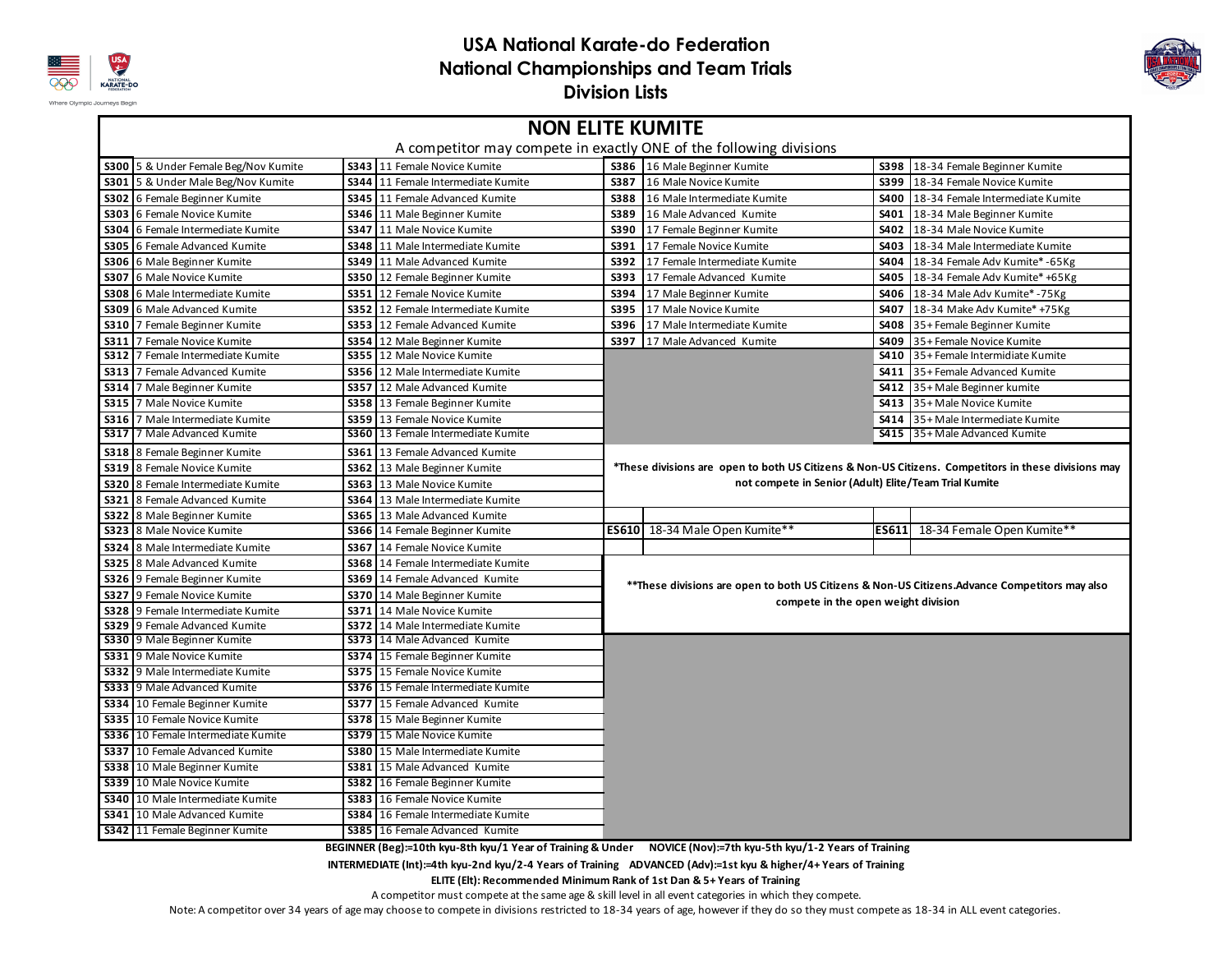



A Competitor may compete in ONE of the following divisions

#### **LONG WEAPONS - KOBUDO**

| WB300 9 & Under Female Beg/Nov Bo | WB313 12-13 Male Beg/Nov Bo    | WB325 16-17 Male Beg/Nov Bo    |
|-----------------------------------|--------------------------------|--------------------------------|
| WB301 9 & Under Female Int/Adv Bo | WB314 $12-13$ Male Int Bo      | <b>WB326</b> 16-17 Male Int Bo |
| WB302 9 & Under Male Beg/Nov Bo   | <b>WB315</b> 12-13 Male Adv Bo | WB327 16-17 Male Adv Bo        |
| WB303 9 & Under Male Int/Adv Bo   | WB316 14-15 Female Beg/Nov Bo  | WB328 18-34 Female Beg/Nov Bo  |
| WB304 10-11 Female Beg/Nov Bo     | WB317 14-15 Female Int Bo      | WB329 18-34 Female Int Bo      |
| WB305 10-11 Female Int Bo         | WB318 14-15 Female Adv Bo      | WB330 18-34 Female Adv Bo      |
| WB306 10-11 Female Adv Bo         | WB319 14-15 Male Beg/Nov Bo    | WB331 18-34 Male Beg/Nov Bo    |
| WB307 10-11 Male Beg/Nov Bo       | <b>WB320</b> 14-15 Male Int Bo | <b>WB332</b> 18-34 Male Int Bo |
| <b>WB308</b> 10-11 Male Int Bo    | <b>WB321 14-15 Male Adv Bo</b> | <b>WB333 18-34 Male Adv Bo</b> |
| WB309 10-11 Male Adv Bo           | WB322 16-17 Female Beg/Nov Bo  | WB334 $35+$ Female Bo          |
| WB310 12-13 Female Beg/Nov Bo     | WB323 16-17 Female Int Bo      | <b>WB335</b> 35+ Male Bo       |
| WB311 12-13 Female Int Bo         | WB324 16-17 Female Adv Bo      |                                |
| WB312 12-13 Female Adv Bo         |                                |                                |

#### **SHORT WEAPONS - KOBUDO**

|              | (Sai, Tonfa, Kama & Nunchaku)              |              | WS313 12-13 Male Beg/Nov Short Weapons | <b>WS325</b> | 16-17 Male Beg/Nov Short Weapons   |
|--------------|--------------------------------------------|--------------|----------------------------------------|--------------|------------------------------------|
| <b>WS300</b> | 9 & Under Female Beg/Nov Short Weapons     | <b>WS314</b> | 12-13 Male Int Short Weapons           | <b>WS326</b> | 16-17 Male Int Short Weapons       |
| <b>WS301</b> | 9 & Under Female Int/Adv Short Weapons     | WS315        | 12-13 Male Adv Short Weapons           | <b>WS327</b> | 16-17 Male Adv Short Weapons       |
|              | WS302 9 & Under Male Beg/Nov Short Weapons | WS316        | 14-15 Female Beg/Nov Short Weapons     | <b>WS328</b> | Female 18-34 Beg/Nov Short Weapons |
| <b>WS303</b> | 9 & Under Male Int/Adv Short Weapons       | <b>WS317</b> | 14-15 Female Int Short Weapons         | <b>WS329</b> | Female 18-34 Int Short Weapons     |
| <b>WS304</b> | 10-11 Female Beg/Nov Short Weapons         | <b>WS318</b> | 14-15 Female Adv Short Weapons         | <b>WS330</b> | Female 18-34 Adv Short Weapons     |
| <b>WS305</b> | 10-11 Female Int Short Weapons             | <b>WS319</b> | 14-15 Male Beg/Nov Short Weapons       | <b>WS331</b> | Male 18-34 Beg/Nov Short Weapons   |
| <b>WS306</b> | 10-11 Female Adv Short Weapons             | <b>WS320</b> | 14-15 Male Int Short Weapons           | <b>WS332</b> | Male 18-34 Int Short Weapons       |
| <b>WS307</b> | 10-11 Male Beg/Nov Short Weapons           | <b>WS321</b> | 14-15 Male Adv Short Weapons           | <b>WS333</b> | Male 18-34 Adv Short Weapons       |
| <b>WS308</b> | 10-11 Male Int Short Weapons               | <b>WS322</b> | 16-17 Female Beg/Nov Short Weapons     |              | WS334 35+ Female Short Weapons     |
| <b>WS309</b> | 10-11 Male Adv Short Weapons               | WS323 I      | 16-17 Female Int Short Weapons         |              | WS335 35+ Male Short Weapons       |
| <b>WS310</b> | 12-13 Female Beg/Nov Short Weapons         |              | WS324 16-17 Female Adv Short Weapons   |              |                                    |
| <b>WS311</b> | 12-13 Femle Int Short Weapons              |              |                                        |              |                                    |
|              | WS312 12-13 Female Adv Short Weapons       |              |                                        |              |                                    |

### **IAIDO/SWORD**

A competitor may compete in exactly ONE of the following divisions

| <b>IS300</b> | $\sim$<br>l Nov Division<br>laido/Sword | <b>IIS301</b> | laido/Sword Int Division<br>10.48 | <b>IS302</b> | $\overline{\phantom{0}}$<br>. laido/Sword<br>Adv<br><sup>,</sup> Division |
|--------------|-----------------------------------------|---------------|-----------------------------------|--------------|---------------------------------------------------------------------------|

 **BEGINNER (Beg):=10th kyu-8th kyu/1 Year of Training & Under NOVICE (Nov):=7th kyu-5th kyu/1-2 Years of Training INTERMEDIATE (Int):=4th kyu-2nd kyu/2-4 Years of Training ADVANCED (Adv):=1st kyu & higher/4+ Years of Training ELITE (Elt): Recommended Minimum Rank of 1st Dan & 5+ Years of Training**

however if they do so they must compete as 18-34 in ALL event categories. A competitor must compete at the same age level in all event categories in which they compete. Note: A competitor over 34 years of age may choose to compete in divisions restricted to 18-34 years of age,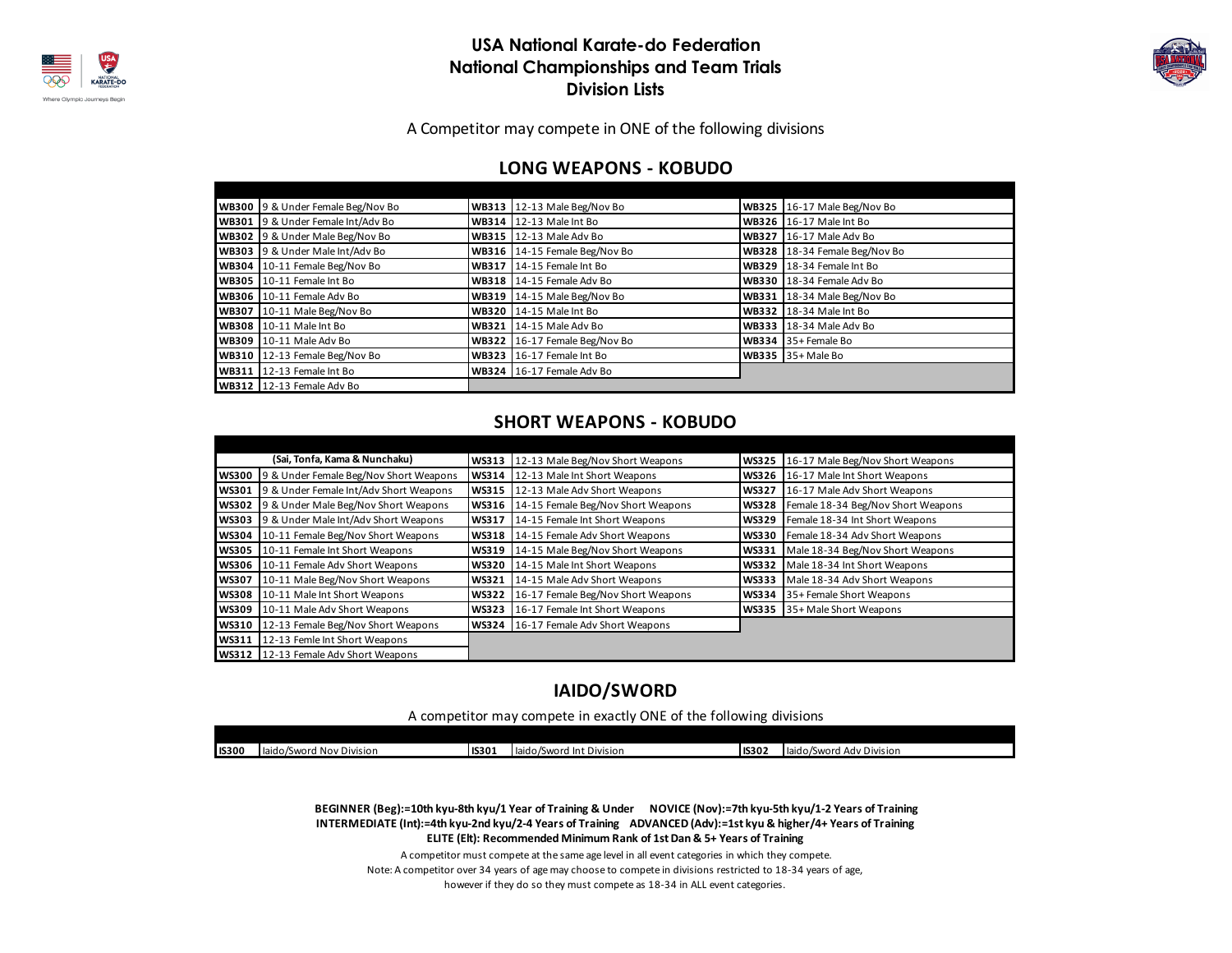



### **SENIOR ELITE DIVISIONS**

**YOU MUST BE A U.S. CITIZEN TO ENTER ANY DIVISION ON THIS PAGE!**

READ THESE INSTRUCTIONS CAREFULLY BEFORE REGISTERING.

Elite Divisions are for those competitors that are attempting to become members of the US Senior or Junior National Teams. To enter any of these divisions the competitor **MUST** be a U.S. Citizen at the time the registration is submitted. Competitors that medal in these divisions are eligible to become a member of the National Team Pool in accordance with the USA-NKF team guidelines. Any person competing in an Elite Division must compete as Advanced or higher in ALL other divisions in which they compete.

**Be prepared to show proof of citizenship even if you have already submitted it!**

## **SENIOR ELITE KATA**

A competitor may compete in exactly ONE of the following divisions

| <b>EK600</b>                             | l 16-34 Male Elite Kata                    |                             |                            | <b>EK601</b> | 16-34 Female Elite Kata                  |  |  |
|------------------------------------------|--------------------------------------------|-----------------------------|----------------------------|--------------|------------------------------------------|--|--|
| <b>Blind Visually Impaired Divisions</b> |                                            | <b>Wheelchair Divisions</b> |                            |              | <b>Intellectually Impaired Divisions</b> |  |  |
|                                          | <b>EPK400   18+ Female Elite Para-Kata</b> | <b>EPK402</b>               | 18+ Female Elite Para-Kata |              | <b>EPK404   18+ Female Para-Kata</b>     |  |  |
|                                          | <b>EPK401   18+ Male Elite Para-Kata</b>   | <b>EPK403</b>               | 18+ Male Elite Para-Kata   |              | <b>EPK405 18+ Male Para-Kata</b>         |  |  |
|                                          |                                            |                             |                            |              |                                          |  |  |

## **ELITE TEAM KATA**

**Competitors in these categories must be prepared to demonstrate Bunkai in appropriate rounds as perscribed by WKF/USA Karate Rules of Competition**

| <b>ETK600</b> | 16-34 Male Elite Team Kata |  | <b>ETK601</b> | 16-34 Female Elite Team Kata |
|---------------|----------------------------|--|---------------|------------------------------|
|               |                            |  |               |                              |
|               |                            |  |               |                              |

## **SENIOR ELITE KILO KUMITE**

### A competitor may compete in exactly ONE of the following divisions

| <b>ES600</b> | 18-34 Male Elite Kumite -60 Kg  |              | ES605   18-34 Female Elite Kumite - 50 Kg |
|--------------|---------------------------------|--------------|-------------------------------------------|
| <b>ES601</b> | 18-34 Male Elite Kumite - 67 Kg |              | ES606 18-34 Female Elite Kumite -55 Kg    |
| <b>ES602</b> | 18-34 Male Elite Kumite -75 Kg  | <b>ES607</b> | 18-34 Female Elite Kumite - 61 Kg         |
| <b>ES603</b> | 18-34 Male Elite Kumite - 84 Kg | <b>ES608</b> | 18-34 Female Elite Kumite - 68 Kg         |
| ES604        | 18-34 Male Elite Kumite +84 Kg  | <b>ES609</b> | 18-34 Female Elite Kumite +68Kg           |

## **SENIOR KUIMTE**

A competitor may compete in exactly ONE of the following divisions

\*These divisions are open to both US Citizens & Non-US Citizens. Advance and Elite competitors ages 18-34 may compete in Open Kumite

**ES610** 18-34 Male Open Kumite **ES611** 18-34 Female Open Kumite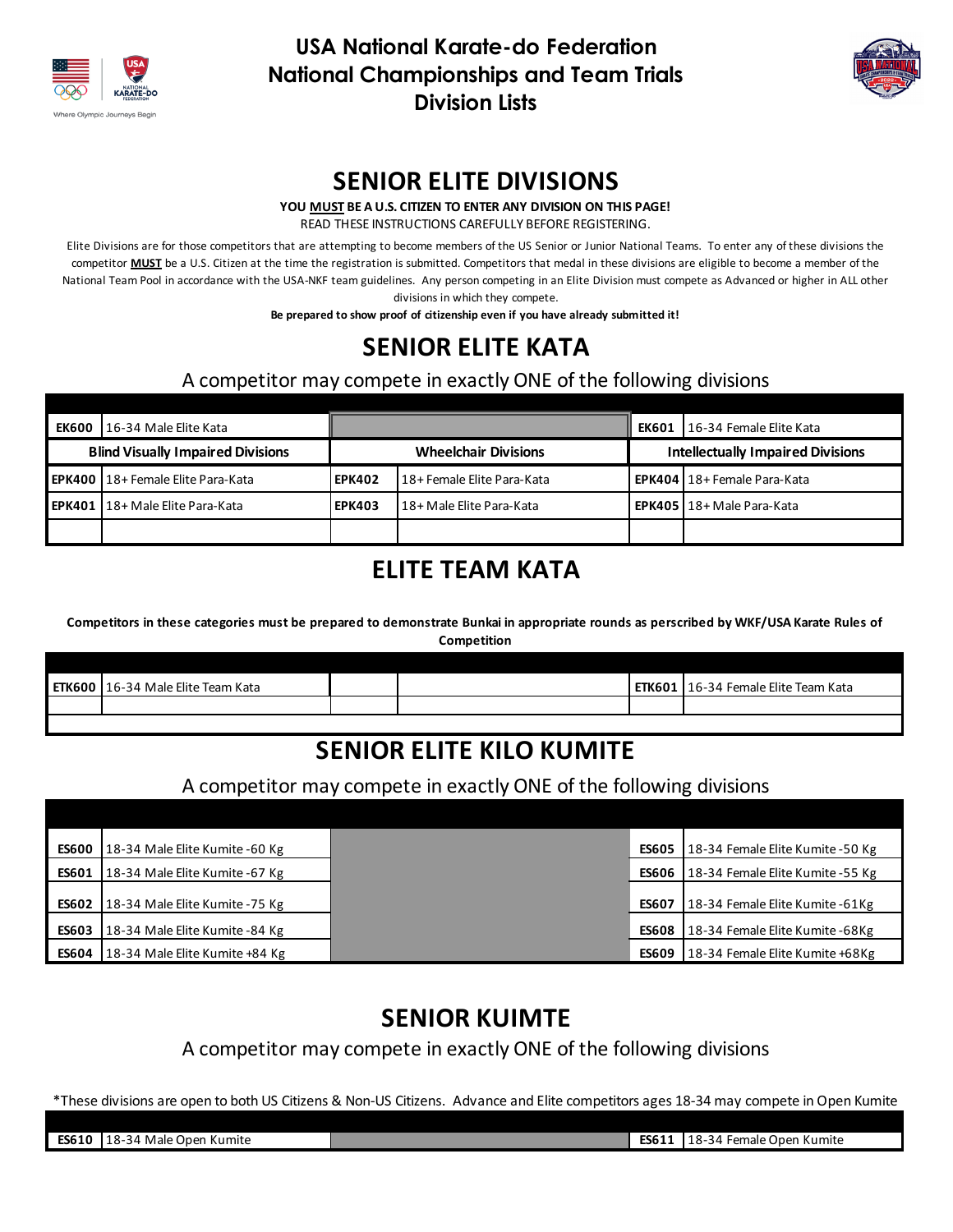



### **STYLE SPECIFIC KATA**

A competitor may compete in exactly ONE of the following divisions

### **Shito-Ryu Kata**

| <b>SK300</b>  | 16-34 Female Adv Shito-Ryu Kata | <b>ISK304</b> | 16-34 Female Adv Goju-Ryu Kata |
|---------------|---------------------------------|---------------|--------------------------------|
| <b>SK301</b>  | 16-34 Male Adv Shito-Ryu Kata   | <b>SK305</b>  | 16-34 Male Adv Goju-Ryu Kata   |
|               |                                 |               |                                |
| Shotokan Kata |                                 |               | Wado-Ryu Kata                  |
| <b>SK302</b>  | 16-34 Female Adv Shotokan Kata  | <b>ISK306</b> | 16-34 Female Adv Wado-Ryu Kata |
| <b>SK303</b>  | 16-34 Male Adv Shotokan Kata    | <b>ISK307</b> | 16-34 Male Adv Wado-Ryu Kata   |
|               |                                 |               |                                |

### **Goju-Ryu Kata**

| emale Adv Shito-Ryu Kata | <b>SK304</b> | 16-34 Female Adv Goju-Ryu Kata |
|--------------------------|--------------|--------------------------------|
| ale Adv Shito-Ryu Kata   | <b>SK305</b> | 16-34 Male Adv Goju-Ryu Kata   |
|                          |              |                                |
| Shotokan Kata            |              | Wado-Ryu Kata                  |
| emale Adv Shotokan Kata  | <b>SK306</b> | 16-34 Female Adv Wado-Ryu Kata |
| ale Adv Shotokan Kata    | <b>SK307</b> | 16-34 Male Adv Wado-Ryu Kata   |
|                          |              |                                |

|              | <b>PARA-KARATE</b>                       |                                                                                               |                                     |                       |                           |  |  |  |  |
|--------------|------------------------------------------|-----------------------------------------------------------------------------------------------|-------------------------------------|-----------------------|---------------------------|--|--|--|--|
|              |                                          |                                                                                               |                                     |                       |                           |  |  |  |  |
|              | <b>Blind Visually Impaired Divisions</b> | <b>Wheelchair Divisions</b>                                                                   |                                     | Para-Weapons          |                           |  |  |  |  |
| <b>PK300</b> | 17 & Under Female Beg/Nov Para-Kata      | <b>PK316</b>                                                                                  | 17 & Under Female Beg/Nov Para-Kata | <b>PK332</b>          | 17 & Under Female Beg/Nov |  |  |  |  |
| <b>PK301</b> | 17 & Under Female Int/Adv Para-Kata      | <b>PK317</b>                                                                                  | 17 & Under Female Int/Adv Para-Kata | <b>PK333</b>          | 17 & Under Female Int/Adv |  |  |  |  |
| <b>PK302</b> | 17 & Under Male Beg/Nov Para-Kata        | <b>PK318</b>                                                                                  | 17 & Under Male Beg/Nov Para-Kata   | <b>PK334</b>          | 17 & Under Male Beg/Nov   |  |  |  |  |
| <b>PK303</b> | 17 & Under Male Int/Adv Para-Kata        | <b>PK319</b>                                                                                  | 17 & Under Male Int/Adv Para-Kata   | <b>PK335</b>          | 17 & Under Male Int/Adv   |  |  |  |  |
| <b>PK304</b> | 18+ Female Beg/Nov Para-Kata             | <b>PK320</b>                                                                                  | 18+ Female Beg/Nov Para-Kata        | <b>PK336</b>          | 18+ Female Beg/Nov        |  |  |  |  |
| <b>PK305</b> | 18+ Female Int/Adv Para-Kata             | <b>PK321</b>                                                                                  | 18+ Female Int/Adv Para-Kata        | <b>PK337</b>          | 18+ Female Int/Adv        |  |  |  |  |
| <b>PK306</b> | 18+ Male Beg/Nov Para-Kata               | <b>PK322</b>                                                                                  | 18+ Male Beg/Nov Para-Kata          | <b>PK338</b>          | 18+ Male Beg/Nov          |  |  |  |  |
| <b>PK307</b> | 18+ Male Int/Adv Para-Kata               | <b>PK323</b>                                                                                  | 18+ Male Int/Adv Para-Kata          | <b>PK339</b>          | 18+ Male Int/Adv          |  |  |  |  |
|              | <b>Intellectually Impaired Divisions</b> | Physical Disablity (Non Wheelchair bound) without Intellectual<br><b>Disability Divisions</b> |                                     | <b>PARA TEAM KATA</b> |                           |  |  |  |  |
| <b>PK308</b> | 17 & Under Female Beg/Nov Para-Kata      | <b>PK324</b>                                                                                  | 17 & Under Female Beg/Nov Para-Kata | <b>PK340</b>          | Male/Female Beg/Nov       |  |  |  |  |
| <b>PK309</b> | 17 & Under Female Int/Adv Para-Kata      | <b>PK325</b>                                                                                  | 17 & Under Female Int/Adv Para-Kata | <b>PK341</b>          | Male/Female Int/Adv       |  |  |  |  |
| <b>PK310</b> | 17 & Under Male Beg/Nov Para-Kata        | <b>PK326</b>                                                                                  | 17 & Under Male Beg/Nov Para-Kata   |                       |                           |  |  |  |  |
| <b>PK311</b> | 17 & Under Male Int/Adv Para-Kata        | <b>PK327</b>                                                                                  | 17 & Under Male Int/Adv Para-Kata   |                       |                           |  |  |  |  |
| <b>PK312</b> | 18+ Female Beg/Nov Para-Kata             | <b>PK328</b>                                                                                  | 18+ Female Beg/Nov Para-Kata        |                       |                           |  |  |  |  |
| <b>PK313</b> | 18+ Female Int/Adv Para-Kata             | <b>PK329</b>                                                                                  | 18+ Female Int/Adv Para-Kata        |                       |                           |  |  |  |  |
| <b>PK314</b> | 18+ Male Beg/Nov Para-Kata               | <b>PK330</b>                                                                                  | 18+ Male Beg/Nov Para-Kata          |                       |                           |  |  |  |  |
|              | PK315   18+ Male Int/Adv Para-Kata       | <b>PK331</b>                                                                                  | 18+ Male Int/Adv Para-Kata          |                       |                           |  |  |  |  |

 **BEGINNER (Beg):=10th kyu-8th kyu/1 Year of Training & Under NOVICE (Nov):=7th kyu-5th kyu/1-2 Years of Training INTERMEDIATE (Int):=4th kyu-2nd kyu/2-4 Years of Training ADVANCED (Adv):=1st kyu & higher/4+ Years of Training**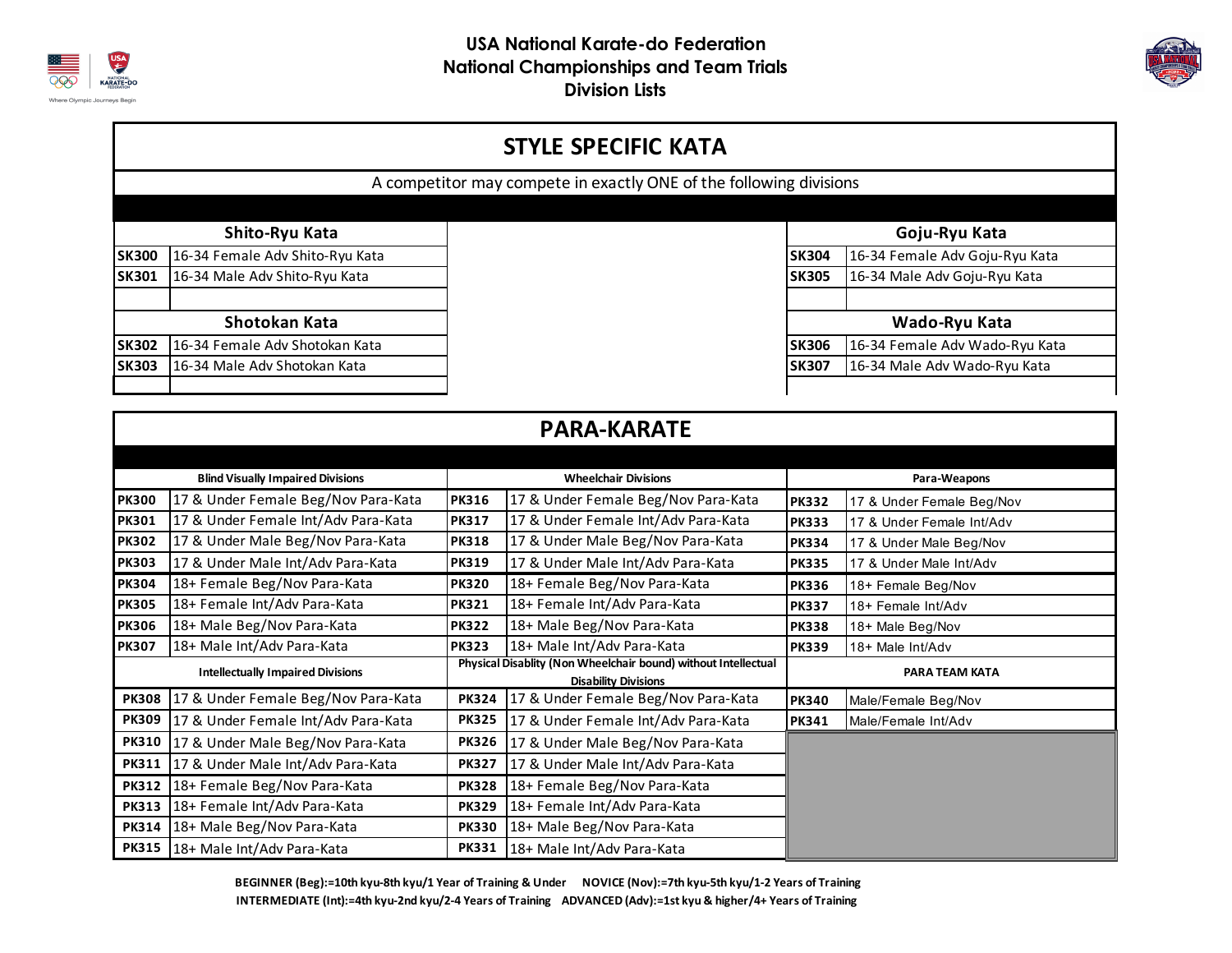



## **TEAM KUMITE**

### A competitor may compete in exactly ONE of the following divisions

*\*3 athletes per team with 1 alternate*

|       | TS300 7 & Under Beg/Nov Female Team Kumite | <b>TS311</b> | 10-11 Int/Adv Male Team Kumite         | <b>TS322</b> | 16-17 Beg/Nov Male Team Kumite   |
|-------|--------------------------------------------|--------------|----------------------------------------|--------------|----------------------------------|
| TS301 | 7 & Under Int/Adv Female Team Kumite       | TS312        | 12-13 Beg/Nov Female Team Kumite       | <b>TS323</b> | 16-17 Int/Adv Male Team Kumite   |
|       | TS302 7 & Under Beg/Nov Male Team Kumite   | TS313        | 12-13 Int/Adv Female Team Kumite       | <b>TS324</b> | 18-34 Beg/Nov Female Team Kumite |
|       | TS303 7 & Under Int/Adv Male Team Kumite   | TS314        | 12-13 Beg/Nov Male Team Kumite         | <b>TS325</b> | 18-34 Int/Adv Female Team Kumite |
|       | TS304 8-9 Beg/Nov Female Team Kumite       | TS315        | 12-13 Int/Adv Male Team Kumite         | <b>TS326</b> | 18-34 Beg/Nov Male Team Kumite   |
|       | TS305 8-9 Int/Adv Female Team Kumite       | TS316        | 14-15 Beg/Nov Female Team Kumite       | TS327        | 18-34 Int/Adv Male Team Kumite   |
|       | TS306 8-9 Beg/Nov Male Team Kumite         | TS317        | 14-15 Int/Adv Female Team Kumite       | <b>TS328</b> | 35+ Beg/Nov Female Team Kumite   |
|       | TS307 8-9 Int/Adv Male Team Kumite         | <b>TS318</b> | 14-15 Beg/Nov Male Team Kumite         | <b>TS329</b> | 35+ Int/Adv Female Team Kumite   |
|       | TS308   10-11 Beg/Nov Female Team Kumite   | TS319        | 14-15 Int/Adv Male Team Kumite         | <b>TS330</b> | 35+ Beg/Nov Male Team Kumite     |
|       | TS309 10-11 Int/Adv Female Team Kumite     | TS320        | 16-17 Beg/Nov Female Team Kumite       | <b>TS331</b> | 35+ Int/Adv Male Team Kumite     |
|       | TS310 10-11 Beg/Nov Male Team Kumite       |              | TS321 16-17 Int/Adv Female Team Kumite |              |                                  |

## **TEAM KATA**

## **These categories are not for National Team Selection. Please see the Elite Division listing if you are interested in participating in Team Kata on the Senior or Junior National Teams. Teams in these categories will NOT perform Bunkai in any round**

| <b>Female Divisions</b>                                                                                                           |                                                 | <b>Male Divisions</b> |                                               | <b>Mixed Gender Divisions</b>                                                                                                                        |                                                             |  |
|-----------------------------------------------------------------------------------------------------------------------------------|-------------------------------------------------|-----------------------|-----------------------------------------------|------------------------------------------------------------------------------------------------------------------------------------------------------|-------------------------------------------------------------|--|
|                                                                                                                                   | <b>TK300</b> 9 & Under Beg/Nov Female Team Kata |                       | <b>TK310</b> 9 & Under Beg/Nov Male Team Kata | <b>TK320</b>                                                                                                                                         | 9 & Under Beg/Nov Mixed Team Kata*                          |  |
|                                                                                                                                   | <b>TK301</b> 9 & Under Int/Adv Female Team Kata | <b>TK311</b>          | 9 & Under Int/Adv Male Team Kata              | <b>TK321</b>                                                                                                                                         | 9 & Under Int/Adv Mixed Team Kata*                          |  |
|                                                                                                                                   | TK302   10-13 Beg/Nov Female Team Kata          |                       | TK312   10-13 Beg/Nov Male Team Kata          | <b>TK322</b>                                                                                                                                         | 10-13 Beg/Nov Mixed Team Kata*                              |  |
|                                                                                                                                   | TK303   10-13 Int/Adv Female Team Kata          |                       | <b>TK313</b> 10-13 Int/Adv Male Team Kata     | <b>TK323</b>                                                                                                                                         | 10-13 Int/Adv Mixed Team Kata*                              |  |
|                                                                                                                                   | TK304   14-17 Beg/Nov Female Team Kata          | TK314                 | 14-17 Beg/Nov Male Team Kata                  | <b>TK324</b>                                                                                                                                         | 14-17 Beg/Nov Mixed Team Kata*                              |  |
|                                                                                                                                   | TK305   14-17 Int/Adv Female Team Kata          | <b>TK315</b>          | 14-17 Int/Adv Male Team Kata                  | <b>TK325</b>                                                                                                                                         | 14-17 Int/Adv Mixed Team Kata*                              |  |
|                                                                                                                                   | TK306   18-34 Beg/Nov Female Team Kata          | <b>TK316</b>          | 18-34 Beg/Nov Male Team Kata                  | <b>TK326</b>                                                                                                                                         | 18-34 Beg/Nov Mixed Team Kata*                              |  |
| <b>TK307</b>                                                                                                                      | 18-34 Int/Adv Female Team Kata                  | <b>TK317</b>          | 18-34 Int/Adv Male Team Kata                  | <b>TK327</b>                                                                                                                                         | 18-34 Int/Adv Mixed Team Kata*                              |  |
|                                                                                                                                   | <b>TK308</b> 35+ Beg/Nov Female Team Kata       | <b>TK318</b>          | 35+ Beg/Nov Male Team Kata                    | <b>TK328</b>                                                                                                                                         | 35+ Beg/Nov Mixed Team Kata*                                |  |
|                                                                                                                                   | TK309 35+ Int/Adv Female Team Kata              |                       | TK319 35+ Int/Adv Male Team Kata              | <b>TK329</b>                                                                                                                                         | 35+ Int/Adv Mixed Team Kata*                                |  |
|                                                                                                                                   |                                                 |                       |                                               |                                                                                                                                                      |                                                             |  |
| <b>Family Divisions</b>                                                                                                           |                                                 |                       |                                               |                                                                                                                                                      |                                                             |  |
| <b>TK330</b><br>Beg/Nov Family Team Kata**                                                                                        |                                                 |                       |                                               | *These divisions are for team kata of mixed gender<br>of males and females. Team may be comprised of<br>two males and one female or one male and two |                                                             |  |
| Int/Adv Family Team Kata**<br><b>TK331</b>                                                                                        |                                                 |                       |                                               |                                                                                                                                                      |                                                             |  |
| **These divisions are for team kata whose<br>members are of the same immediate family.<br>There are no gender or age requirements |                                                 |                       |                                               |                                                                                                                                                      | females. All competitors must meet the age<br>requirements. |  |

### **BEGINNER (Beg):=10th kyu-8th kyu/1 Year of Training & Under NOVICE (Nov):=7th kyu-5th kyu/1-2 Years of Training INTERMEDIATE (Int):=4th kyu-2nd kyu/2-4 Years of Training ADVANCED (Adv):=1st kyu & higher/4+ Years of Training ELITE (Elt): Recommended Minimum Rank of 1st Dan & 5+ Years of Training**

A competitor must compete at the same age level in all event categories in which they compete.

Note: A competitor over 34 years of age may choose to compete in divisions restricted to 18-34 years of age,

however if they do so they must compete as 18-34 in ALL event categories.